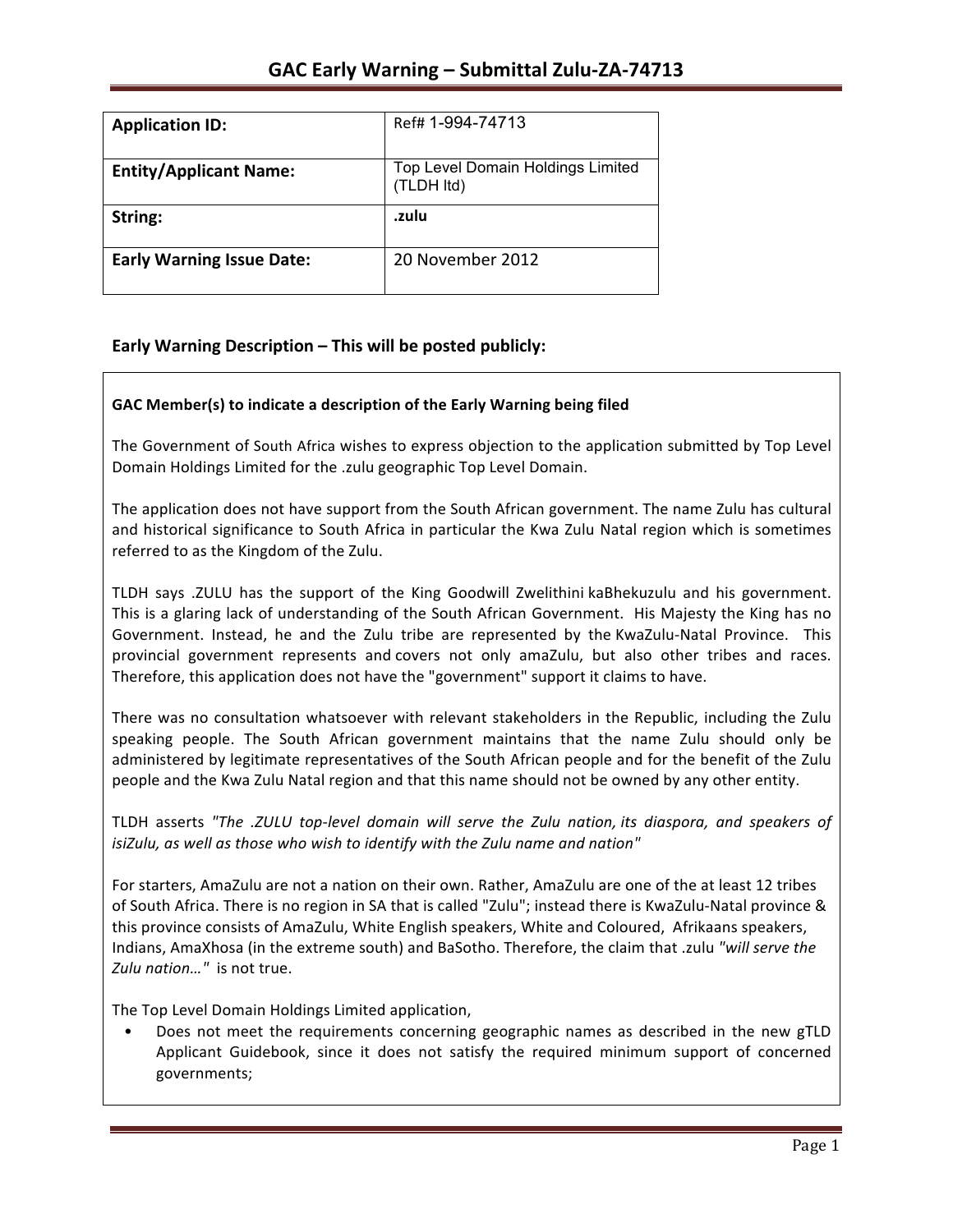## Reason/Rationale for the Warning – This will be posted publicly:

### GAC Member(s) to indicate the reason and rationale for the Early Warning being filed.

The Government of South Africa hereby records its objection to the Top Level Domain Holdings Limited application.

### 1. Top Level Domain Name Holdings Limited Application lacks the requisite Government Support

- Paragraph 2.2.1.4.2 of the Applicants' Guidebook prescribes that certain applied-for-strings may qualify as "Geographic Names" and must therefore be accompanied by documentation of support or non-objection from the relevant governments or public authorities.
- The .zulu application has no support by the South African government or even a suitably empowered agency of the South African government. It, therefore, does not meet ICANN's requirements for geographic names.

## **Possible Remediation steps for Applicant – This will be posted publicly:**

GAC Member(s) to identify possible remediation steps to be taken by the applicant

• The applicant should withdraw the application based on the information provided above.

## Further Notes from GAC Member(s) (Optional) – This will be posted publicly: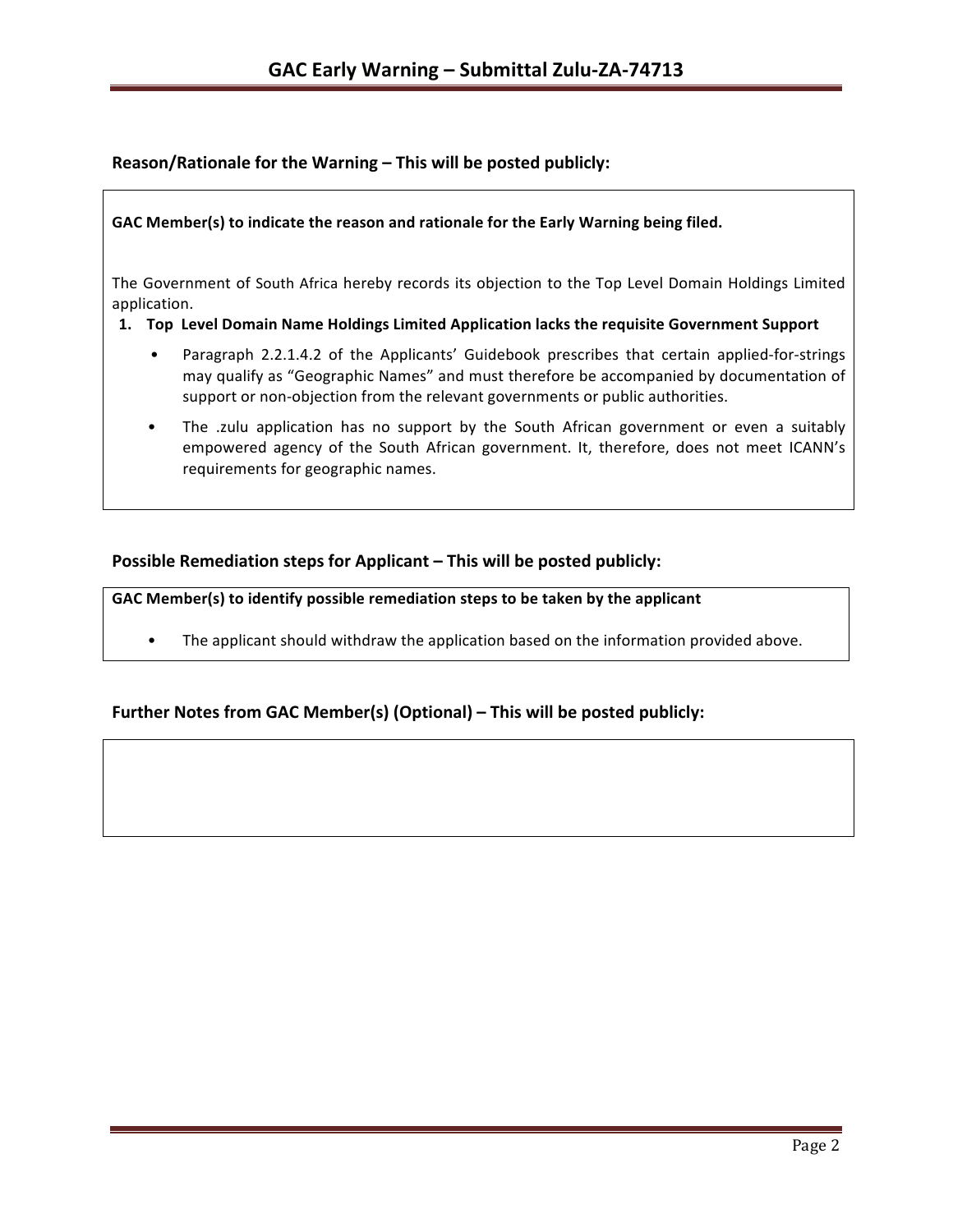# **INFORMATION FOR APPLICANTS**

# **About GAC Early Warning**

The GAC Early Warning is a notice only. It is not a formal objection, nor does it directly lead to a process that can result in rejection of the application. However, a GAC Early Warning should be taken seriously as it raises the likelihood that the application could be the subject of GAC Advice on New gTLDs or of a formal objection at a later stage in the process. Refer to section 1.1.2.4 of the Applicant Guidebook (http://newgtlds.icann.org/en/applicants/agb) for more information on GAC Early Warning.

## **Instructions if you receive the Early Warning**

**ICANN** strongly encourages you work with relevant parties as soon as possible to address the concerns **voiced in the GAC Early Warning.** 

### **Asking questions about your GAC Early Warning**

If you have questions or need clarification about your GAC Early Warning, please contact gacearlywarning@gac.icann.org. As highlighted above, ICANN strongly encourages you to contact gacearlywarning@gac.icann.org as soon as practicable regarding the issues identified in the Early Warning. 

### **Continuing with your application**

If you choose to continue with the application, then the "Applicant's Response" section below should be completed. In this section, you should notify the GAC of intended actions, including the expected completion date. This completed form should then be sent to gacearlywarning@gac.icann.org. If your remediation steps involve submitting requests for changes to your application, see the change request process at http://newgtlds.icann.org/en/applicants/customer-service/change-requests.

In the absence of a response, ICANN will continue to process the application as submitted.

### **Withdrawing your application**

If you choose to withdraw your application within the 21-day window to be eligible for a refund of 80% of the evaluation fee (USD 148,000), please follow the withdrawal process published at http://newgtlds.icann.org/en/applicants/customer-service/withdrawal-refund. Note that an application can still be withdrawn after the 21-day time period; however, the available refund amount is reduced. See section 1.5 of the Applicant Guidebook.

### For questions please contact: gacearlywarning@gac.icann.org